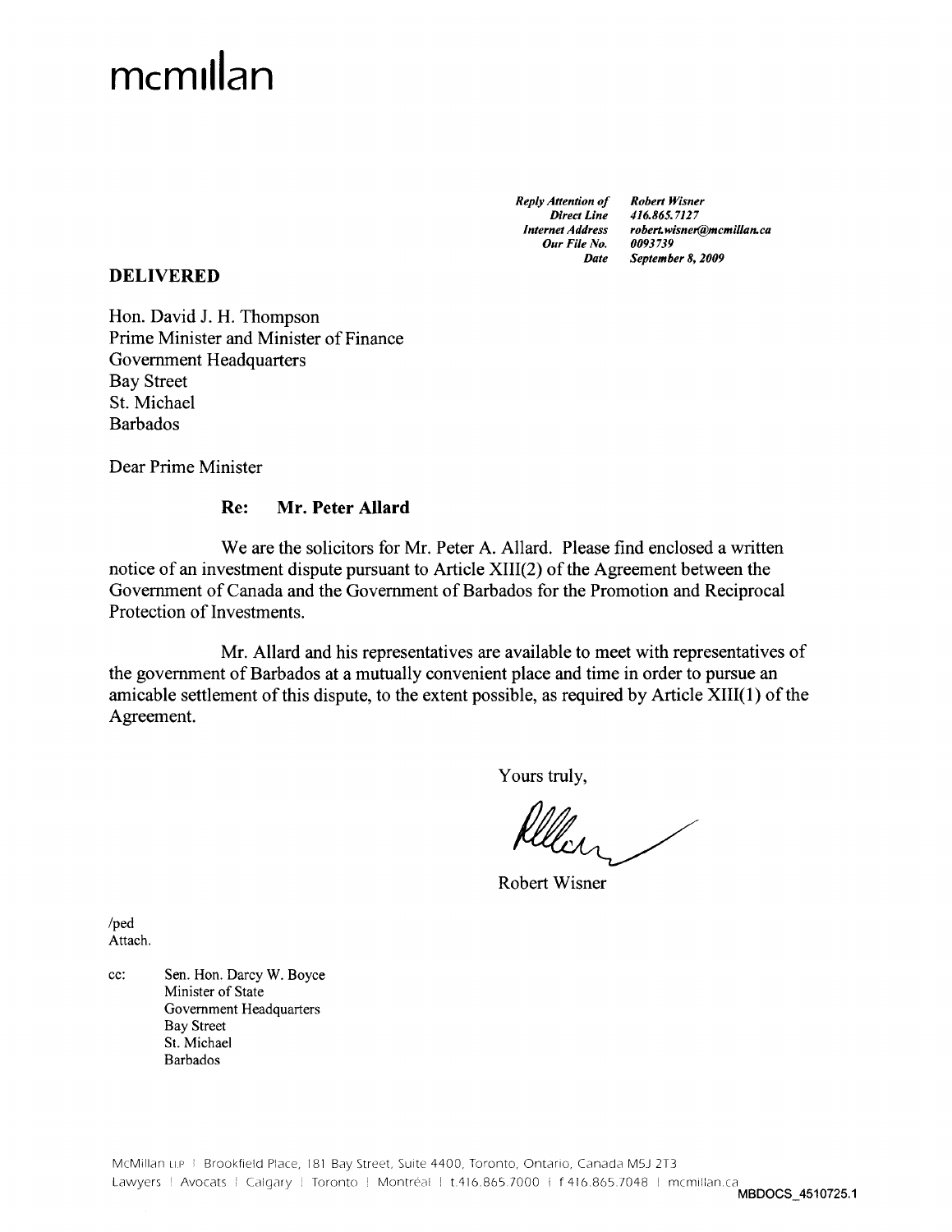

Sen. Hon Maxine P.O. McClean Minister of Foreign Affairs and Foreign Trade #1, Culloden Road St. Michael Barbados

The Hon. Denis Lowe, M.P., Minister Ministry of Environment, Water Resources and Drainage 1st Floor, S.P. Musson Building Hincks Street Bridgetown, Barbados

Her Excellency Ruth Archibald, High Commissioner Designate Canadian High Commission Bishop's Court Hill St Michael Barbados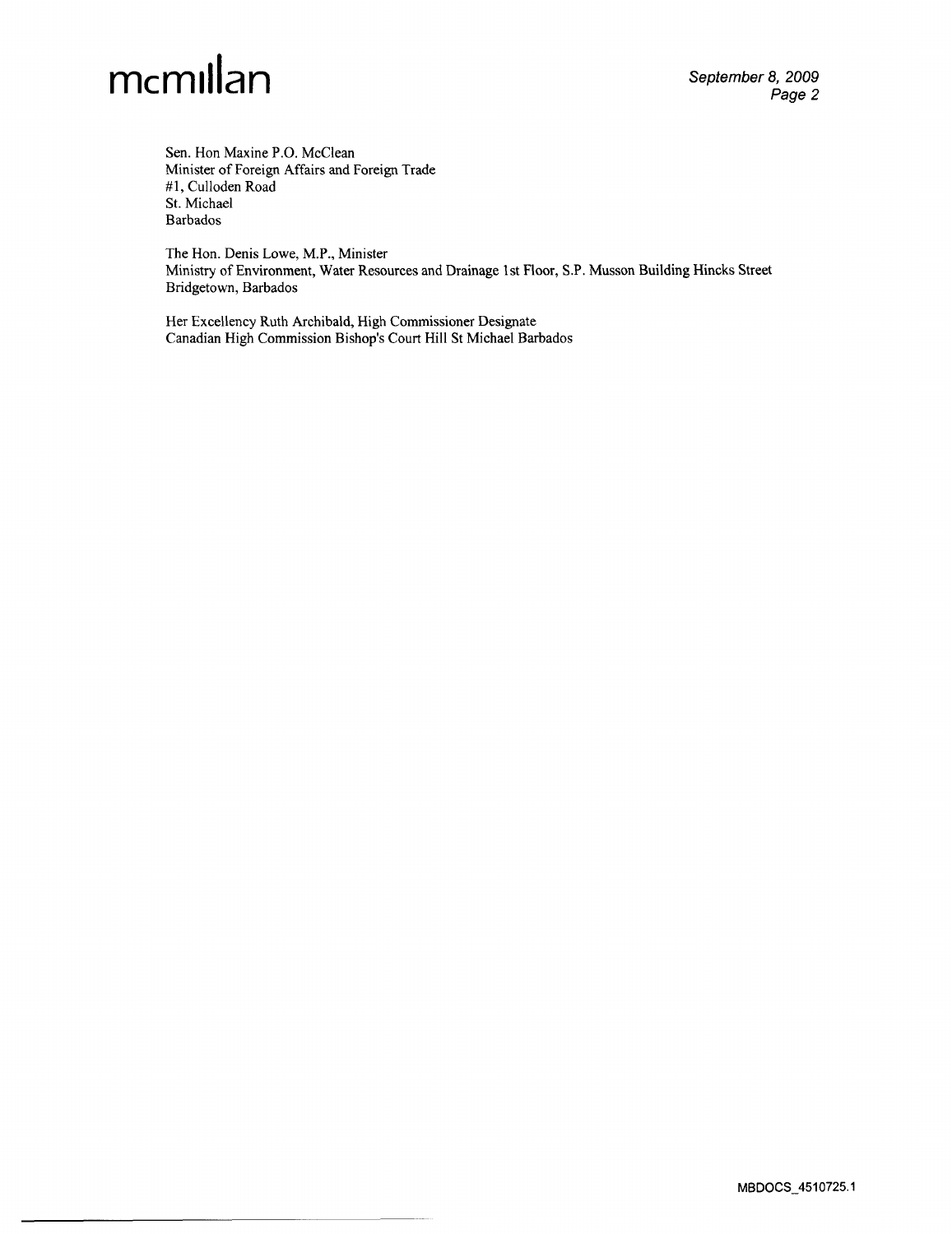## **IN THE MATTER OF THE AGREEMENT BETWEEN**

## **THE GOVERNMENT OF CANADA AND**

# **THE GOVERNMENT OF BARBADOS**

# **FOR THE PROMOTION AND RECIPROCAL PROTECTION OF INVESTMENTS**

BETWEEN:

# **PETER A. ALLARD**

Investor

and

# **THE GOVERNMENT OF BARBADOS**

Contracting Party

## **NOTICE OF DISPUTE**

#### McMILLAN LLP

Barristers and Solicitors Brookfield Place, Suite 4400 Bay Wellington Tower, 181 Bay Street Toronto, Ontario, Canada M5J 2T3

Robert Wisner Tel: (416) 865-7127 Fax: (416) 865-7048 Email: robert.wisner@mcmillan.ca

Counsel to the Investor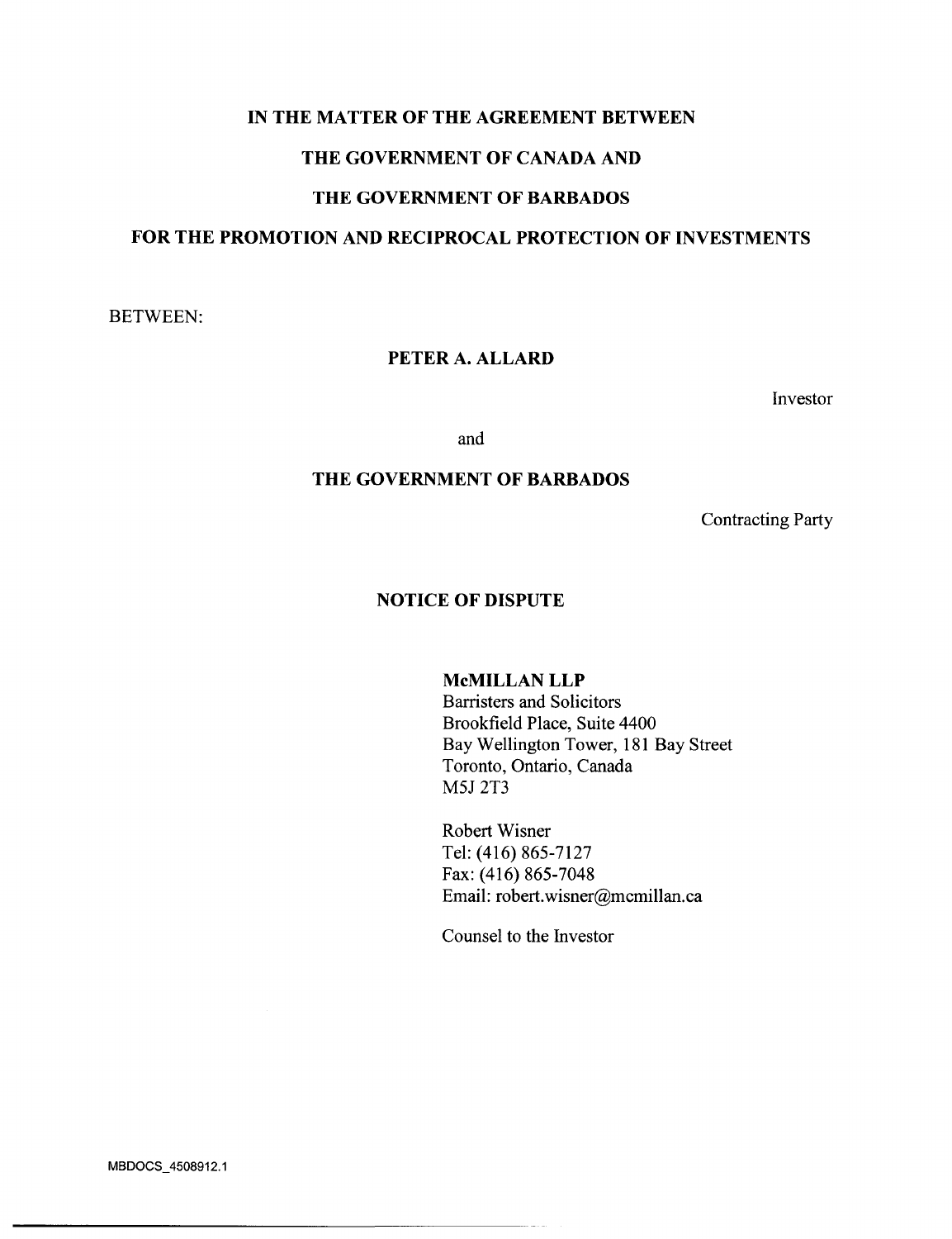Pursuant to Article XIII(2) of the *Agreement between the Government of Canada and the Government of Barbados for the Promotion and Reciprocal Protection of Investments* (the "Agreement"), Mr. Peter A. Allard hereby delivers notice in writing to the Government of Barbados of the existence of a dispute under the Agreement. The Agreement was signed at Bridgetown on May 29, 1996 and entered into force on January 17, 1997.

# **I. Mr. Allard's Investments in Barbados**

- 1. The Investor, Mr. Peter A. Allard, is a Canadian citizen. He is a retired attorney, businessman and philanthropist.
- 2. Mr. Allard has invested approximately US\$35 million to acquire and develop a worldclass eco-tourism project in Barbados known as the Graeme Hall Nature Sanctuary (the "Sanctuary").
- 3. The Sanctuary consists of 34.25 acres of natural wetlands situated within the 240 acre Graeme Hall green space on the south coast of Barbados. It is the last significant mangrove forest and migratory bird habitat in Barbados.
- 4. Mr. Allard acquired the land for the Sanctuary in 1994 and 1995 through his indirectly wholly owned corporation, Graeme Hall Nature Sanctuary Inc. ("GHNSI"), formerly Graeme Hall Bird Sanctuary Inc. GHNSI is incorporated under the laws of Barbados.
- 5. Following its acquisition of the land and receipt of all necessary approvals, GHNSI developed the Sanctuary into an eco-tourism facility that attracted tens of thousands of visitors from the time of its opening in April 2004 until its closing in March 2009 due to the measures of Barbados described below.
- 6. GHNSI has contributed to the sustainable development of Barbados by:
	- (a) performing environmental studies of the Graeme Hall wetlands;
	- (b) building boardwalks and visitor facilities at the Sanctuary;
	- (c) restoring the natural environment of the Sanctuary;
	- (d) training and employing administrative staff, technical staff and educators; and
	- (e) providing tourism and educational services to both Barbadian residents and foreign tourists.
- 7. Mr. Allard acquired his interests in the Sanctuary in the expectation that GHNSI would eventually earn revenues from its tourism and educational services that would offset the costs of acquiring, developing and operating the Sanctuary. The purpose of his investment was to create a financially self-sustaining enterprise that would be able to conserve the environmental heritage of Barbados in perpetuity.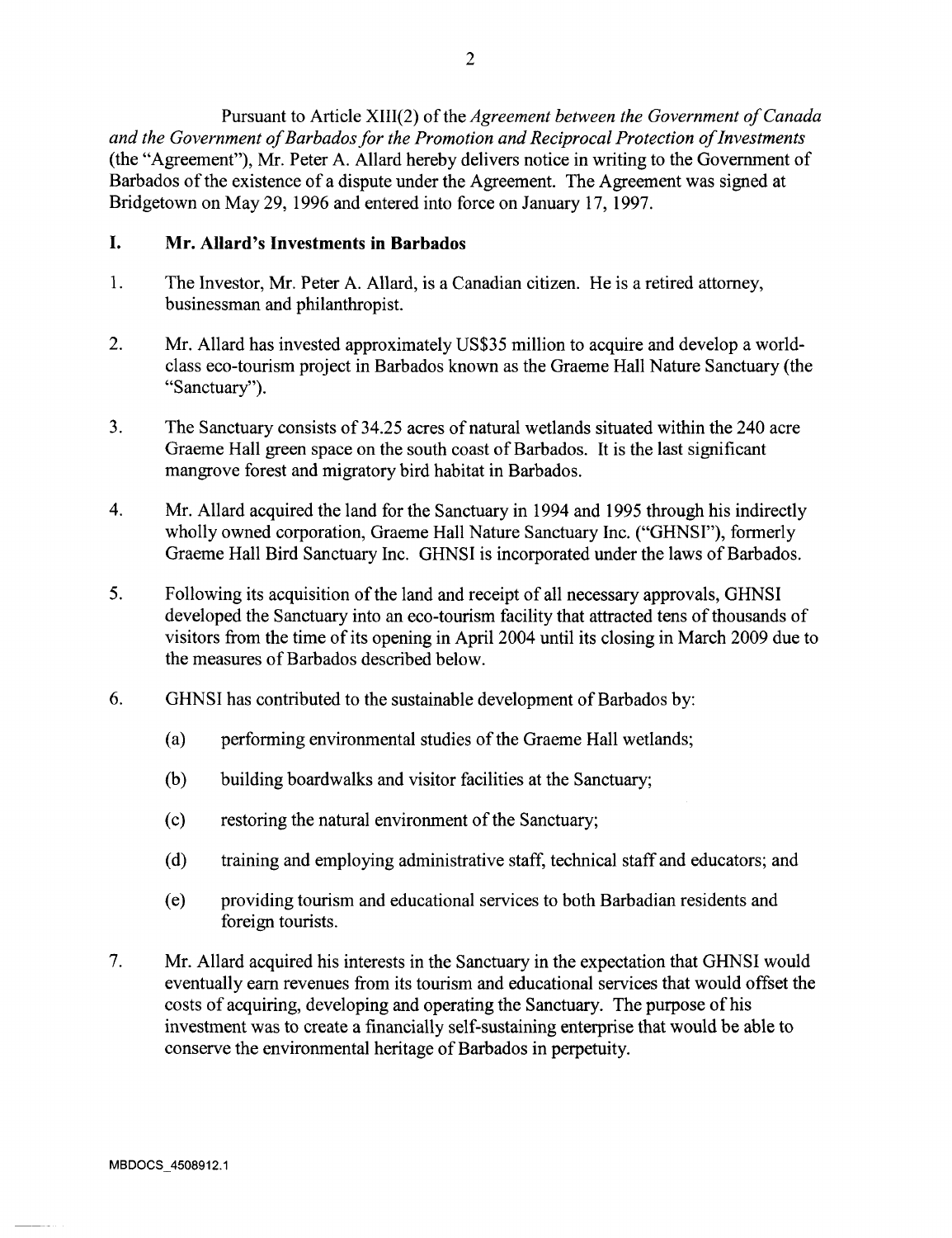- 8. Thus, Mr. Allard is a Canadian "investor" in Barbados as defined in Article  $I(g)(i)$  of the Agreement and his interests in the Sanctuary are "investments" in the territory of Barbados as defined in Article I(f) of the Agreement. In particular, though not exclusively, Mr. Allard indirectly owns or controls:
	- (a) all movable and immovable property in the Sanctuary; and
	- (b) shares, stock and debentures in GHNSI, a private, for-profit business enterprise.

# **II. The Actions and Omissions of Barbados Giving Rise To The Dispute**

- 9. The dispute arises out of actions and omissions of Barbados that have caused or permitted environmental damage to the Sanctuary, thereby destroying the value of Mr. Allard's investments in Barbados.
- *A. The Legal Framework Governing The Sanctuary*
- 10. The Sanctuary is located within the Graeme Hall wetlands, a site protected under the *Convention on Wetlands of International Importance* (the "RAMSAR Convention").<sup>1</sup> Barbados ratified the RAMSAR Convention on April 12, 2006 and designated Graeme Hall on the List of Wetlands of International Importance. It thereby became obligated to formulate its planning so as to promote the conservation of the Graeme Hall wetlands.<sup>2</sup>
- 11. Barbados' treatment of the Sanctuary is also subject to obligations contained in the *United Nations Convention on Biological Diversity* (the "Biodiversity Convention").<sup>3</sup> Barbados became a party to the Biodiversity Convention on December 10, 1993 and has acknowledged that the Graeme Hall wetlands (including the Sanctuary) are a major biodiversity resource for Barbados.<sup>4</sup> Barbados thereby became obligated to integrate, as far as possible, the conservation of the Graeme Hall wetlands into its relevant plans, programmes and policies.<sup>5</sup>
- 12. In recognition of the environmental sensitivity of the Graeme Hall wetlands, Barbados agreed to maintain the surrounding Graeme Hall green space as an agricultural area and urban open space in its 1988 National Physical Development Plan.<sup>6</sup>

<sup>&</sup>lt;sup>1</sup> Convention on Wetlands of International Importance especially as Waterfowl Habitat. Ramsar (Iran), 2 February 1971. UN Treaty Series No. 14583. As amended by the Paris Protocol, 3 December 1982, and Regina Amendments, 28 May 1987.

<sup>&</sup>lt;sup>2</sup> RAMSAR Convention, Article 3

<sup>&</sup>lt;sup>3</sup> Convention on biological diversity. Concluded at Rio de Janeiro (Brazil) on 5 June 1992. UN Treaty Series No.30619

Government of Barbados Report to the Convention on Biological Diversity, *A National Biodiversity Strategy & Action Plan for Barbados,* July 2002 at pp.35, 53-54 and 62

<sup>&</sup>lt;sup>5</sup> Biodiversity Convention, Article 6

<sup>&</sup>lt;sup>6</sup> The *Town and Country Planning Act* (cap.240) provides for the preparation of a Physical Development Plan which provide for the allocation of lands as open spaces, bird and other sanctuaries.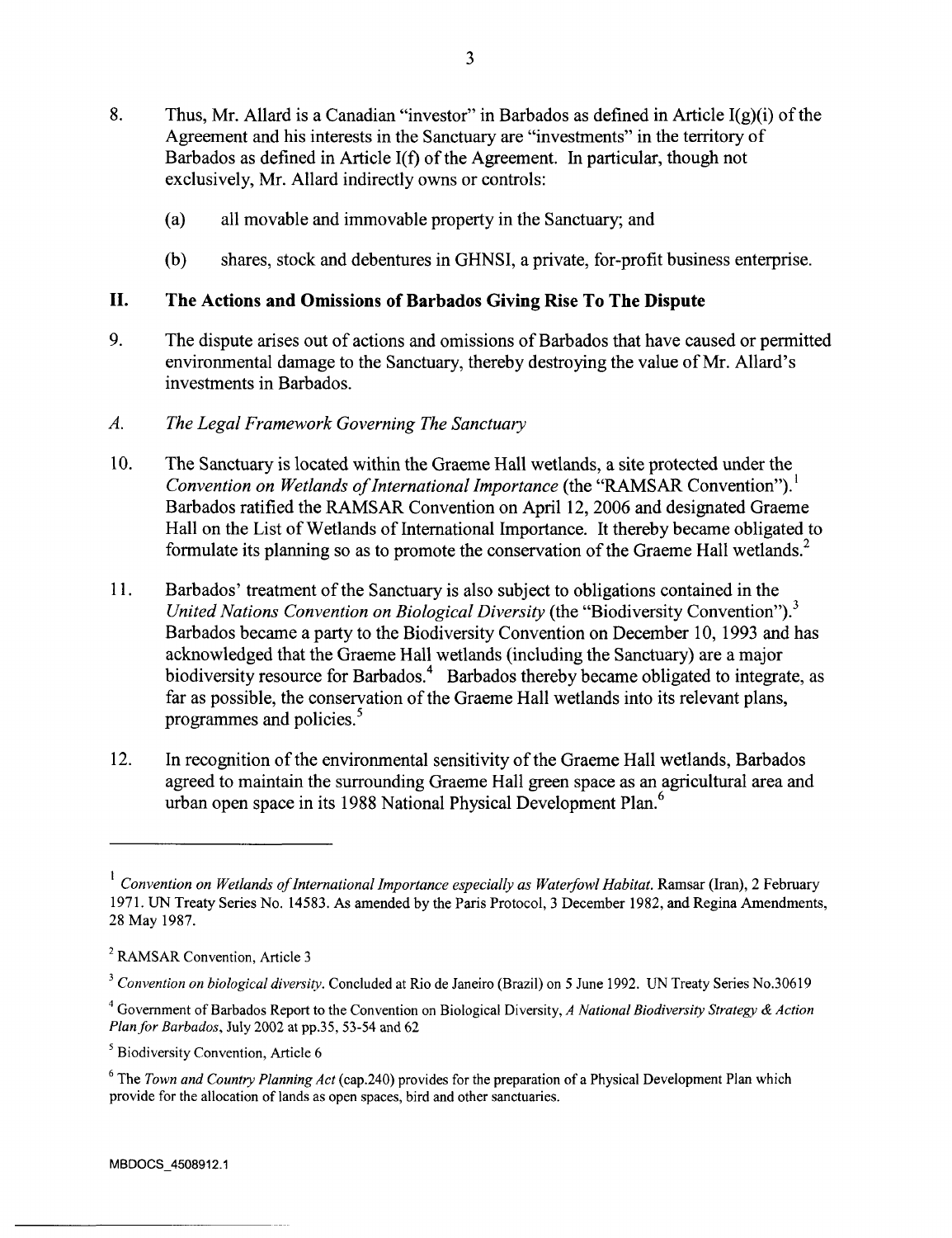- 13. The Sanctuary is also subject to the protections and obligations of, *inter alia,* the *Marine Pollution Control Act,* L.R.O. 1998, CAP.392A (the "Pollution Act"). The Pollution Act creates the offence of polluting the environment and establishes a Director to investigate the environment and prevent, reduce and control pollutants. At the same time, the Pollution Act creates potential liabilities to occupiers of land who fail to reduce levels of pollution - even if they are not the source of the pollution itself.
- *B. Barbados's Failure to Provide Full Protection and Security*
- 14. Barbados has consistently failed to enforce its domestic environmental laws and abide by its international treaty commitments with respect to the Sanctuary. In particular, Barbados has failed to:
	- (a) prevent its state agency, the Barbados Water Authority, from repeatedly discharging raw sewage and other effluents into the Graeme Hall wetlands from its South Coast Sewage Treatment facility. Barbados is responsible for the actions of the Barbados Water Authority under international law;
	- (b) repair, maintain or adequately operate drainage structures into the Graeme Hall wetland that regulate water levels, mosquito infestations and the biologic health of the wetland;
	- (c) construct or maintain the bisecting canal in the Graeme Hall wetlands and other roads using appropriate wetland roadbed technologies, causing interruption of wetland water flows and silting of the wetland;
	- (d) investigate or prosecute the sources of runoff of grease, oil, pesticides, herbicides and other effluents from neighbouring areas; and
	- (e) investigate or prosecute poachers that have threatened the wildlife at the Sanctuary.
- 15. Barbados has failed to take any such measures despite formal offers of technical and financial assistance from GHNSI.
- 16. Barbados' actions and omissions have severely damaged the natural ecosystem that GHNSI relies upon to attract visitors. They have also unfairly exposed it to substantial environmental liabilities under the Pollution Act as the occupier of the land. As a result, they have violated Barbados' obligations under the Agreement to provide full protection and security to investments of Canadian investors.
- *C. Barbados' Failure To Provide Fair and Equitable Treatment and Compensate for Expropriation*
- 17. In making his investment in the Sanctuary, Mr. Allard reasonably relied upon, *inter alia,* the existence of upland environmental buffers in the 1988 National Physical Development Plan. He was assured by government authorities that the "Planning Office has a very stringent policy on significant environmental areas, whose fragility is in need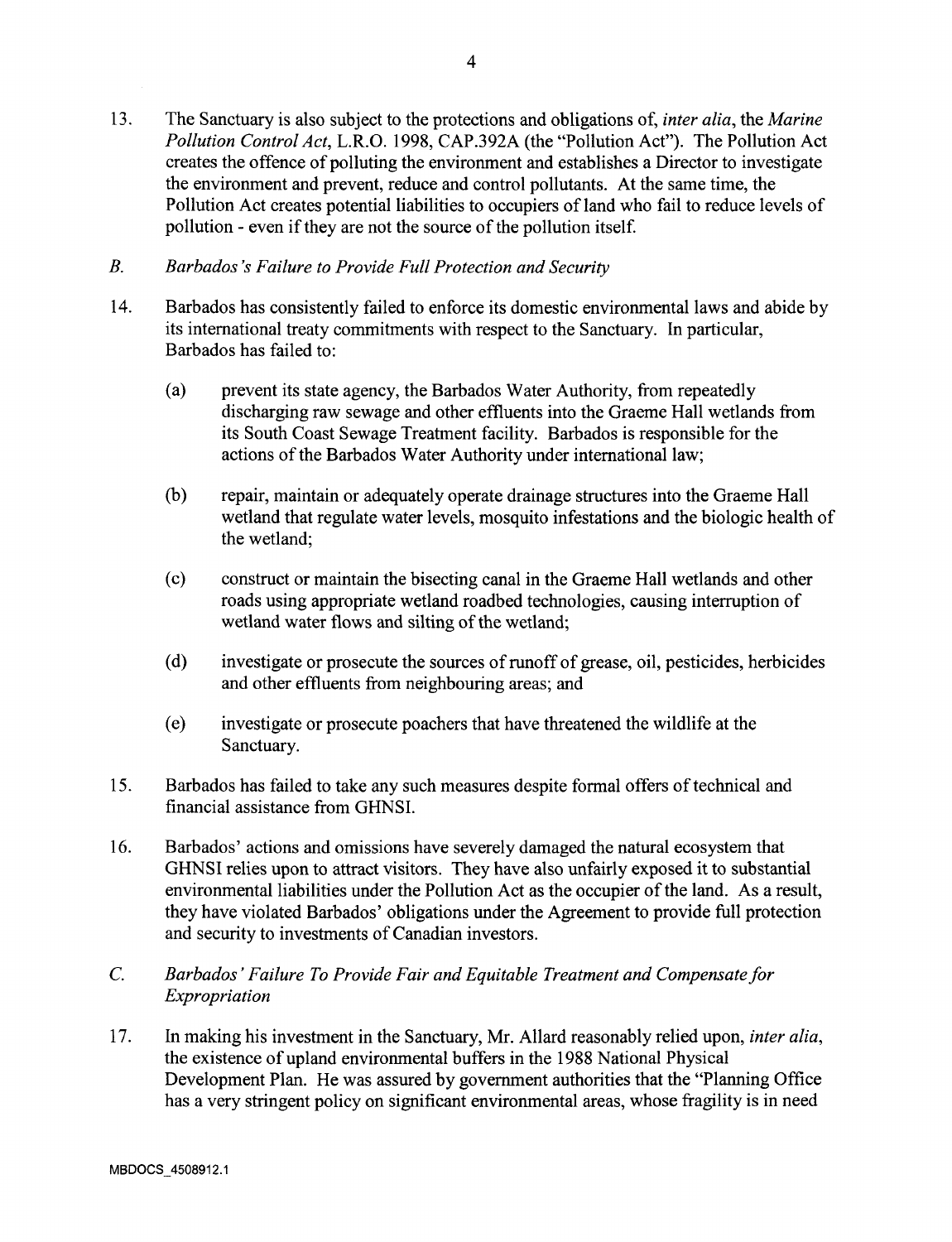of protection. It is felt that such areas require management as opposed to development and should be left for posterity".<sup>7</sup>

- 18. Notwithstanding these assurances, in early 2008, the Parliament of Barbados formally adopted a new National Physical Development Plan. The Amended National Physical Development Plan, which had first been announced in 2003, revoked the previous commitments and legal framework that had been the basis for Mr. Allard's investment. It did so by permitting development of most of the Graeme Hall green space. This land use change has caused, and will result in, further damage to the Sanctuary through increased run off of pollutants.
- 19. The actions of Barbados in revoking the environmental buffers for the Graeme Hall wetlands in the 1988 National Physical Development Plan violate its obligations to provide fair and equitable treatment in accordance with principles of international law. The resulting re-zoning of the lands has also led to an indirect expropriation of Mr. Allard's interests in the Sanctuary without payment of compensation.
- 20. As a result of Barbados' actions and omissions, Mr. Allard has suffered substantial losses. Mr. Allard will provide further particulars regarding the amount of his monetary losses to Barbados in future consultations to achieve an amicable settlement pursuant to Article XIII(l) of the Agreement.

# **IV. Applicable Provisions of the Agreement**

21. These measures taken or not taken by Barbados have resulted in breaches of Articles 11(2) and VIII(l) of the Agreement which provide that:

Article II – Establishment, Acquisition and Protection of Investments

- 2. Each Contracting Party shall accord investments or returns of investors of the other Contracting Party:
	- (a) fair and equitable treatment in accordance with principles of international law, and
	- (b) full protection and security.
	- $\ddotsc$

## Article VIII - Expropriation

1. Investments or returns of investors of either Contracting Party shall not be nationalized, expropriated or subjected to measures having an effect equivalent to nationalization or expropriation (hereinafter referred to as "expropriation") in the territory of the other Contracting Party, except for a public purpose, under due process of law, in a non-discriminatory manner and against prompt, adequate and effective compensation. Such compensation shall be based on the fair market value of the investment or returns expropriated immediately before the expropriation

<sup>&</sup>lt;sup>7</sup> Letter dated July 1995 from Mark Cummins, Chief Town Planner, to Peter Allard.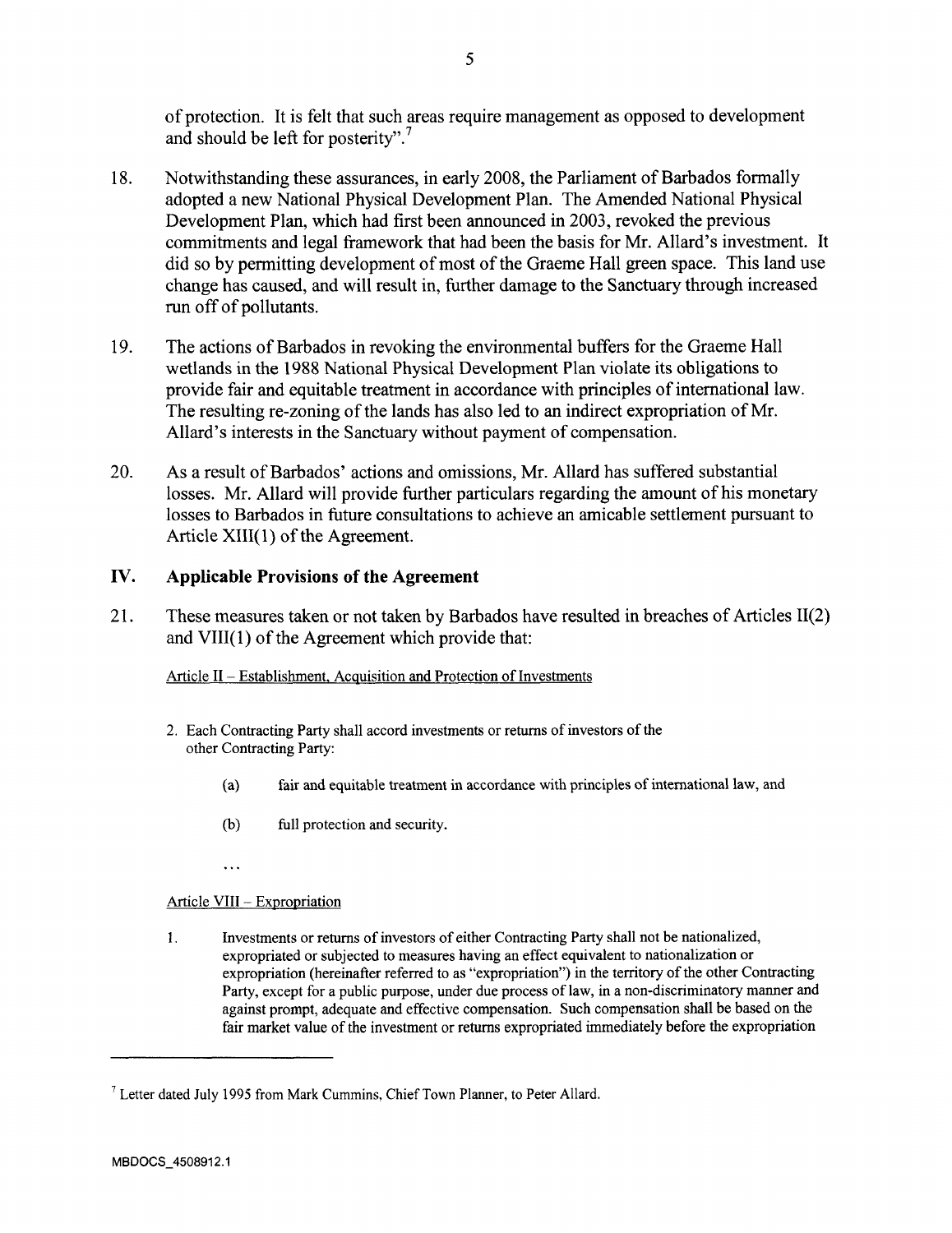or at the time the proposed expropriation became public knowledge, whichever is the earlier, shall be payable from the date of expropriation with interest at a normal commercial rate, shall be paid without delay and shall be effectively realizable and freely transferable. Valuation criteria shall include going concern value, asset value including declared tax value of tangible property, and other criteria, as appropriate, to determine fair market value.

# **V. Legal Representative and Service of Documents**

22. Any correspondence and notices regarding this dispute should be directed to:

## MCMILLAN LLP

Barristers and Solicitors Brookfield Place, Suite 4400 Bay Wellington Tower, 181 Bay Street Toronto, Ontario M5J 2T3

Robert Wisner Tel: (416) 865-7127 Fax: (416) 865-7048 Email: robert.wisner@mcmillan.ca

# **VI. Relief Sought**

- 23. Mr. Allard requests that Barbados provide restitution to GHNSI of its property interests in the Sanctuary, in accordance with Article XIII(9)(b) of the Agreement, by taking measures to fully repair all damage to the Sanctuary caused by its breaches of the Agreement.
- 24. In the alternative, Mr. Allard requests that Barbados pay monetary compensation in the amount required by the Agreement.
- 25. Mr. Allard and his representatives are available to meet with representatives of Barbados to pursue an amicable settlement, to the extent possible, as required by Article XIII(l) of the Agreement.